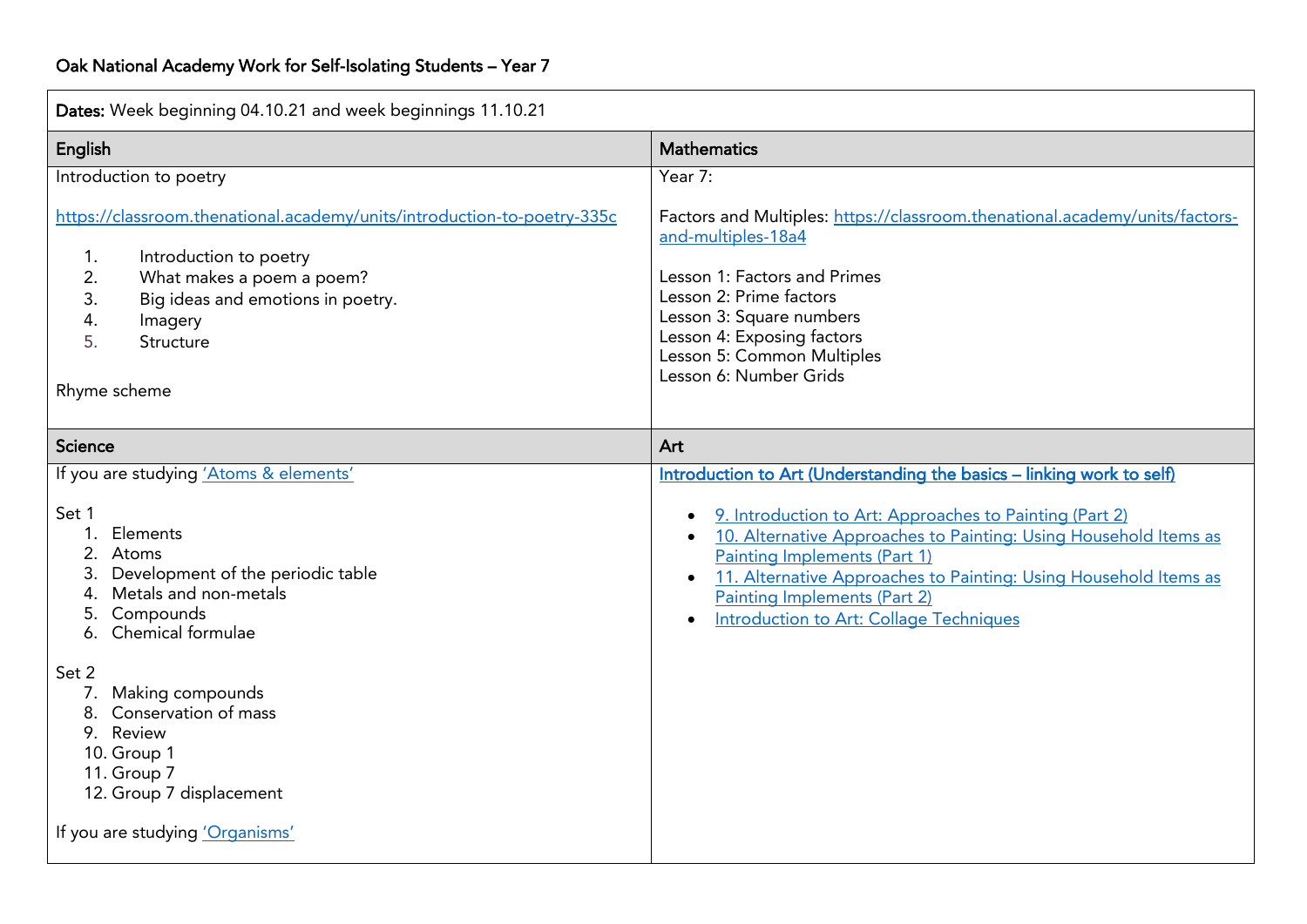| Set 1<br>Microscopes<br>Unicellular organisms<br>Diffusion part 1<br>3.<br>Diffusion part 2<br>Plant cells<br>5.<br>Plants as organism<br>6.<br>Set 2<br>7. Animal cells<br>Comparing animal and plant cells<br>8.<br>9. Specialised cells<br>10. Animals as organisms                    |                                                                                                                                                  |
|-------------------------------------------------------------------------------------------------------------------------------------------------------------------------------------------------------------------------------------------------------------------------------------------|--------------------------------------------------------------------------------------------------------------------------------------------------|
| 11. Digestive system<br>12. Respiratory system                                                                                                                                                                                                                                            |                                                                                                                                                  |
| <b>Computer Science</b>                                                                                                                                                                                                                                                                   | <b>Design Technology</b>                                                                                                                         |
| Impact of Technology: Collaborating Online Respectfully<br>Access and complete the first four lessons of the unit are available from<br>previous weeks:<br>Lesson 1: Account Security<br>Lesson 2: Respectful Communication<br>Lesson 3: Cyber Bullying<br>Lesson 4: Recognise and Report | Yr 7 - DT (2 lessons)<br>Key Stage 3, Design & Technology, Core design skills<br>Lesson 3 - The world of design<br>Lesson 4 - Technical drawings |
| Students who have completed the first four lessons should move onto The<br>next lessons in the unit:                                                                                                                                                                                      | Yr 7 - Food (2 lessons)                                                                                                                          |
| Lesson 5: Using Presentation tools<br>In this lesson, we will learn how to find copyright free images to use in our<br>own digital products. We will also learn how to use presentation software<br>before designing our own presentation.<br>Lesson 6: Create a Presentation             | Key Stage 3, Design & Technology, Future food and the application of<br>science<br>Lesson 3 - Food processing and organic farming                |
| In this lesson, we will have time to create our presentations before we<br>perform them. For this lesson we will need the design work that we<br>completed in the previous lesson.                                                                                                        | Lesson 4 - Cooking techniques and preparing food safely                                                                                          |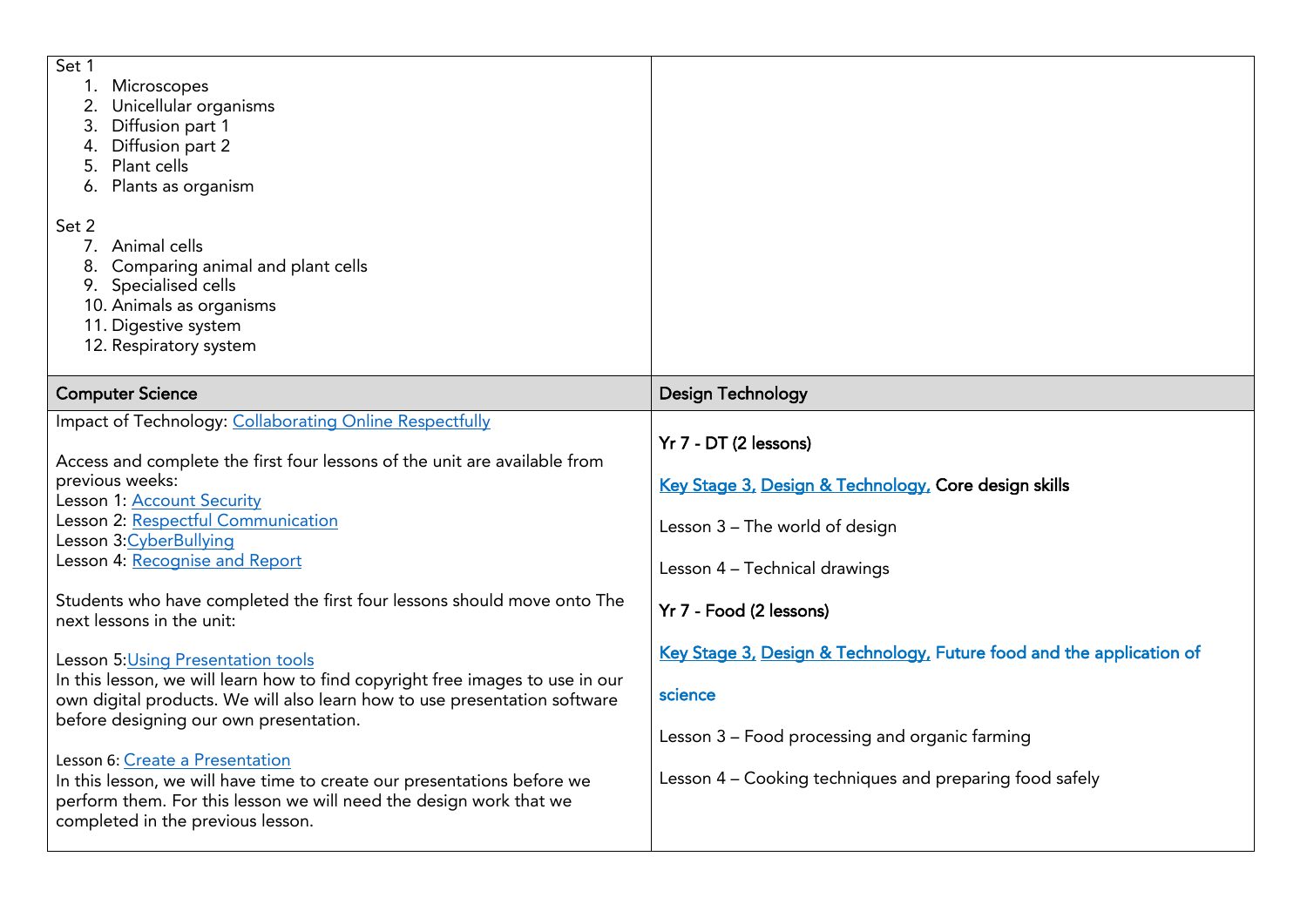| Drama                                                                       | Geography                                                                                                                                                                                  |  |  |
|-----------------------------------------------------------------------------|--------------------------------------------------------------------------------------------------------------------------------------------------------------------------------------------|--|--|
| https://classroom.thenational.academy/units/alone-a-devising-unit-fd37      | What are the main map skills we use in Geography?                                                                                                                                          |  |  |
| (3 lessons) on Theatrical conventions                                       | Lessons for week commencing Monday 4 <sup>th</sup> October. The lessons can be<br>found here: https://classroom.thenational.academy/units/map-skills-78f1                                  |  |  |
|                                                                             | 1. What are grid references?<br>2. Reading distances on maps.                                                                                                                              |  |  |
|                                                                             | Lessons for week commencing Monday 11 <sup>th</sup> October. These lessons can be<br>found here:<br>https://classroom.thenational.academy/units/map-skills-78f1                            |  |  |
|                                                                             | 3. Reading direction on a map.<br>4. Representing height on a map.                                                                                                                         |  |  |
|                                                                             | You should complete the learning tasks on lined paper and bring the work<br>into school when you return.                                                                                   |  |  |
| <b>History</b>                                                              | <b>Music</b>                                                                                                                                                                               |  |  |
|                                                                             | <b>Elemental 'Pulse'</b><br>5. How can we use our body as an instrument?<br>6. How does the composer Anna Meredith use her body as an<br>instrument?<br>PLAYLIST songs to listen and watch |  |  |
|                                                                             | Anna Meredith 'Connect It'<br>John Adams 'Short Ride in a Fast machine'<br>Kerry Andrew 'No Place Like'                                                                                    |  |  |
| <b>PE</b>                                                                   | <b>RAVE</b>                                                                                                                                                                                |  |  |
| Games activity: developing fundamental and transferable skills (6 lessons): | https://youtu.be/4ajXqGus0eQ<br>7F<br>(this is two lessons' work - no need to complete everything in one go!)                                                                              |  |  |
| 1. How is hand-eye coordination used in sport?                              | https://youtu.be/4ajXqGus0eQ<br>(we started this last week in lesson!)<br>70                                                                                                               |  |  |